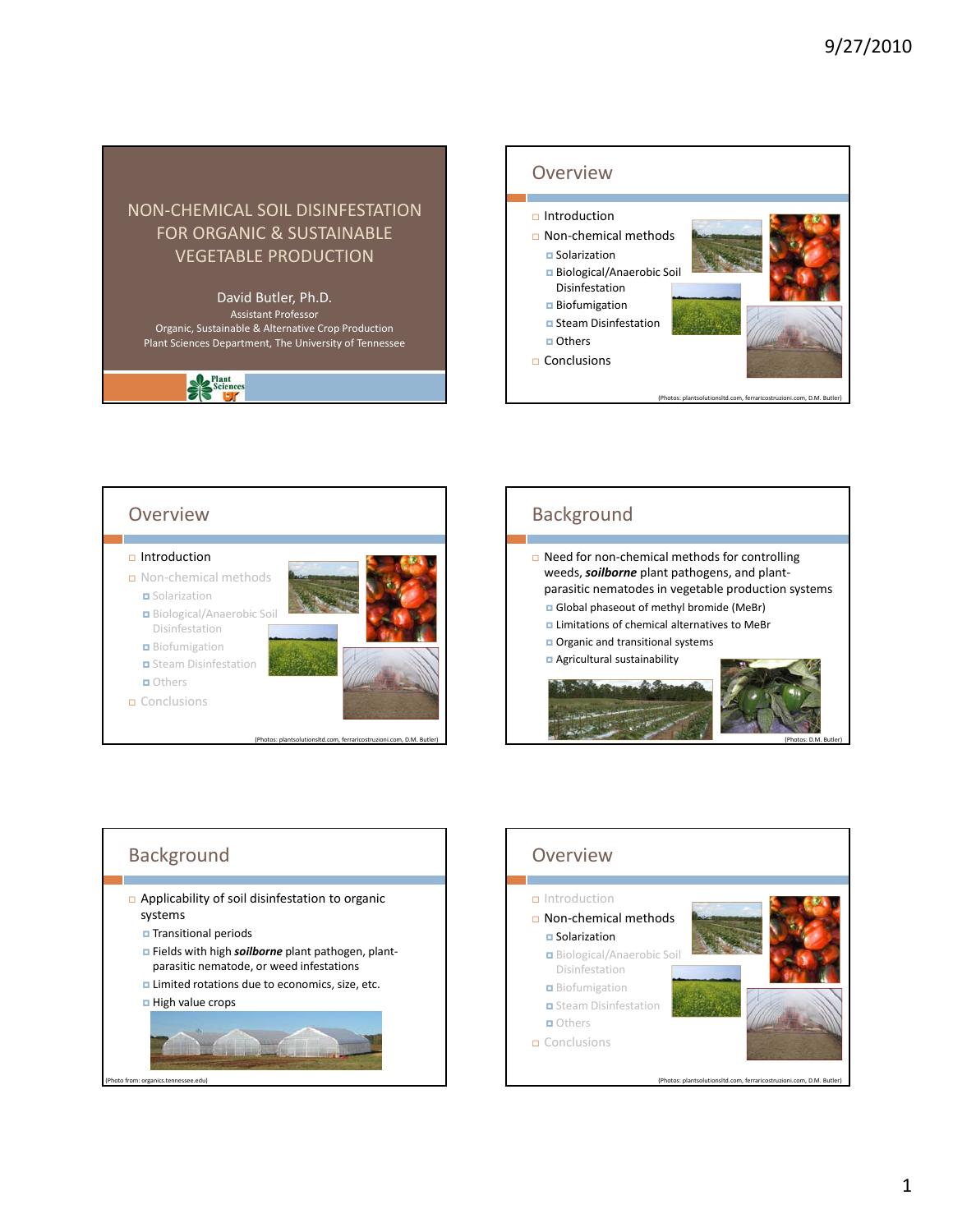# **Solarization**

- Soil disinfestation via passive solar heating
- Modes of action:
	- Physical mechanisms
		- **Direct thermal inactivation**
		- **Temperatures reduced by cloudiness, low ambient** temperatures, and precipitation events

(Stapleto

- Decreasing efficacy with soil depth
- **Soil must have sufficient moisture**







### Solarization limitations

- □ Plastic cost/disposal
- Paint or cover clear plastic in plasticulture systems
- $\Box$  Limited seasonal usage
	- **Length of time out of production**
	- **D** Cloudy weather
- Control of certain weeds (esp. nutsedges, other perennials) and plant‐parasitic nematodes is variable □ 45°C will reduce nutsedge emergence, but not lethal (Chase et al. 1999)
- **D** Limited control at greater soil depths

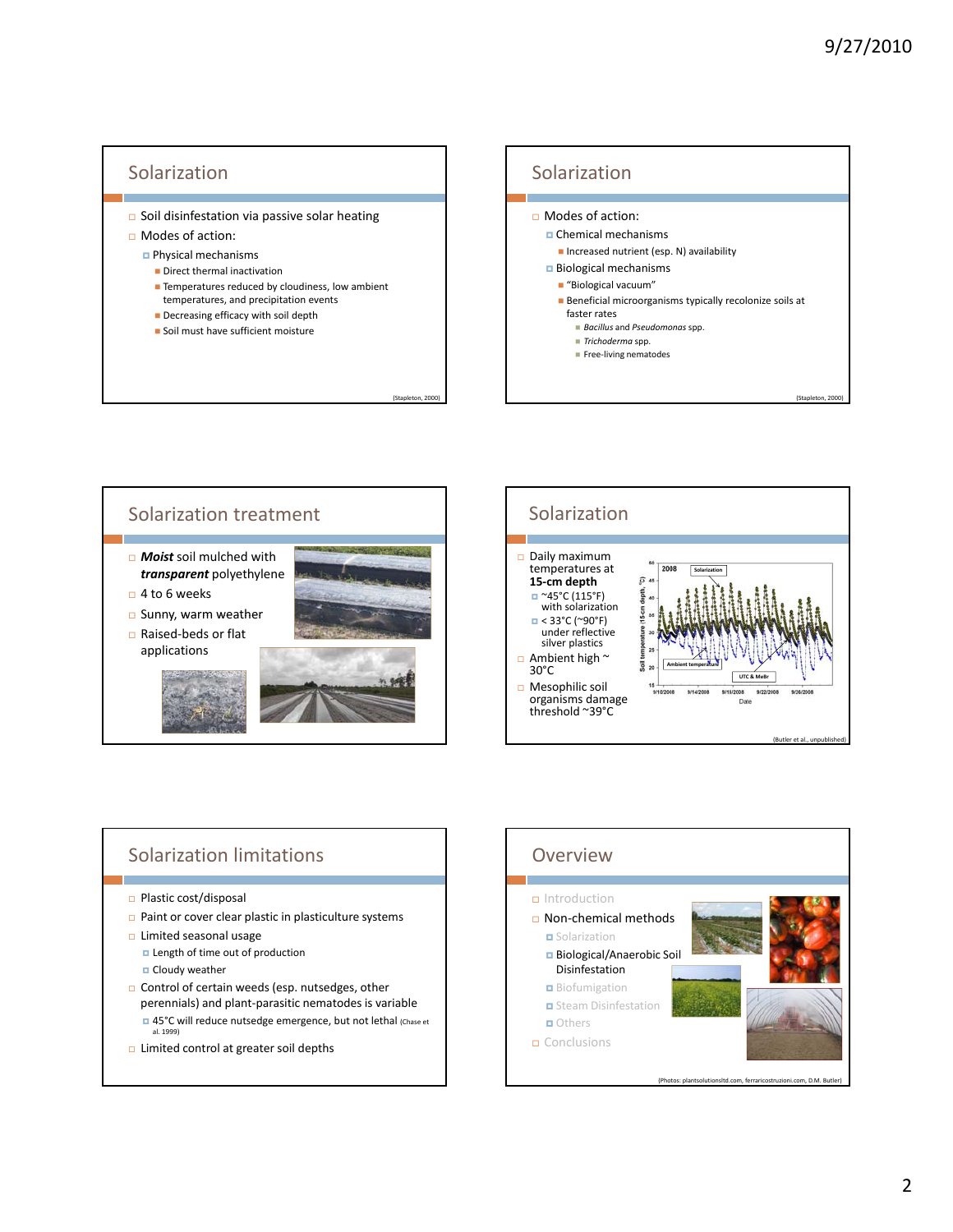# Anaerobic soil disinfestation (ASD)

- Anaerobic soil disinfestation (ASD) utilizes methods developed in Japan and the Netherlands
- Also "biological soil disinfestation" or "soil reductive sterilization
- □ Widely used in Japanese greenhouses/high tunnels (Shinmura, 2000, 2004; Momma, 2008)
	- Incorporation of easily‐decomposible amendments (wheat/rice bran) **Flooding the soil**
	- $\Box$  Tarping with plastic for  $\sim$  2 weeks
- Researched for open field use in the Netherlands (Blok *et al.*, 2000;
	- Goud *et al.*, 2004) Fresh amendment incorporation (broccoli residues, perennial ryegrass)
	- $\blacksquare$  Irrigation of ~ 5 cm
	- $\Box$  Tarping with plastic for 6 to 15 weeks



# ASD

#### Control mechanisms

- Toxic by-products of anaerobic decomposition
	- Organic acids (e.g. acetic, butyric, propionic)
	- Volatile compounds
- **Biocontrol by anaerobic soil microorganisms**

(Momma, 2008)

- Oxygen deficiency
- **Heating by solarization (if applicable)**



ASD research gaps

- Limited field‐scale research
	- **E** Full crop production cycles
	- **□** Crop yields
	- **Impacts on weeds**
- Research needed to model and optimize ASD
	- Relationships between anaerobicity and pathogen,
	- nematode & weed survival
	- **E** Effectiveness of C inputs
		- Quality and quantity ■ On-farm vs. off-farm
	- Role of soil microbial community structure
	- Soil fertility/plant nutrition (\*organic/transitional systems)

Irrigation

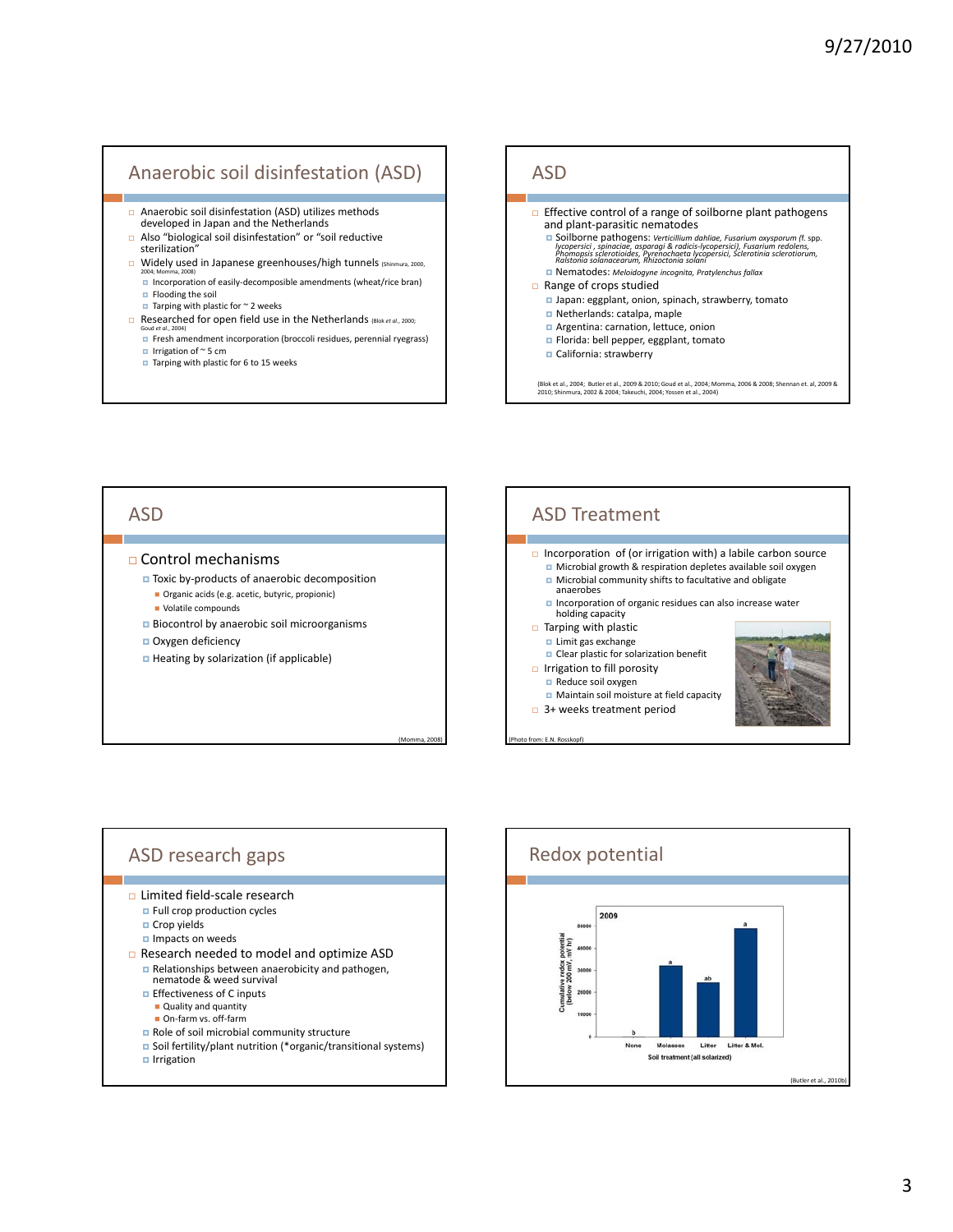









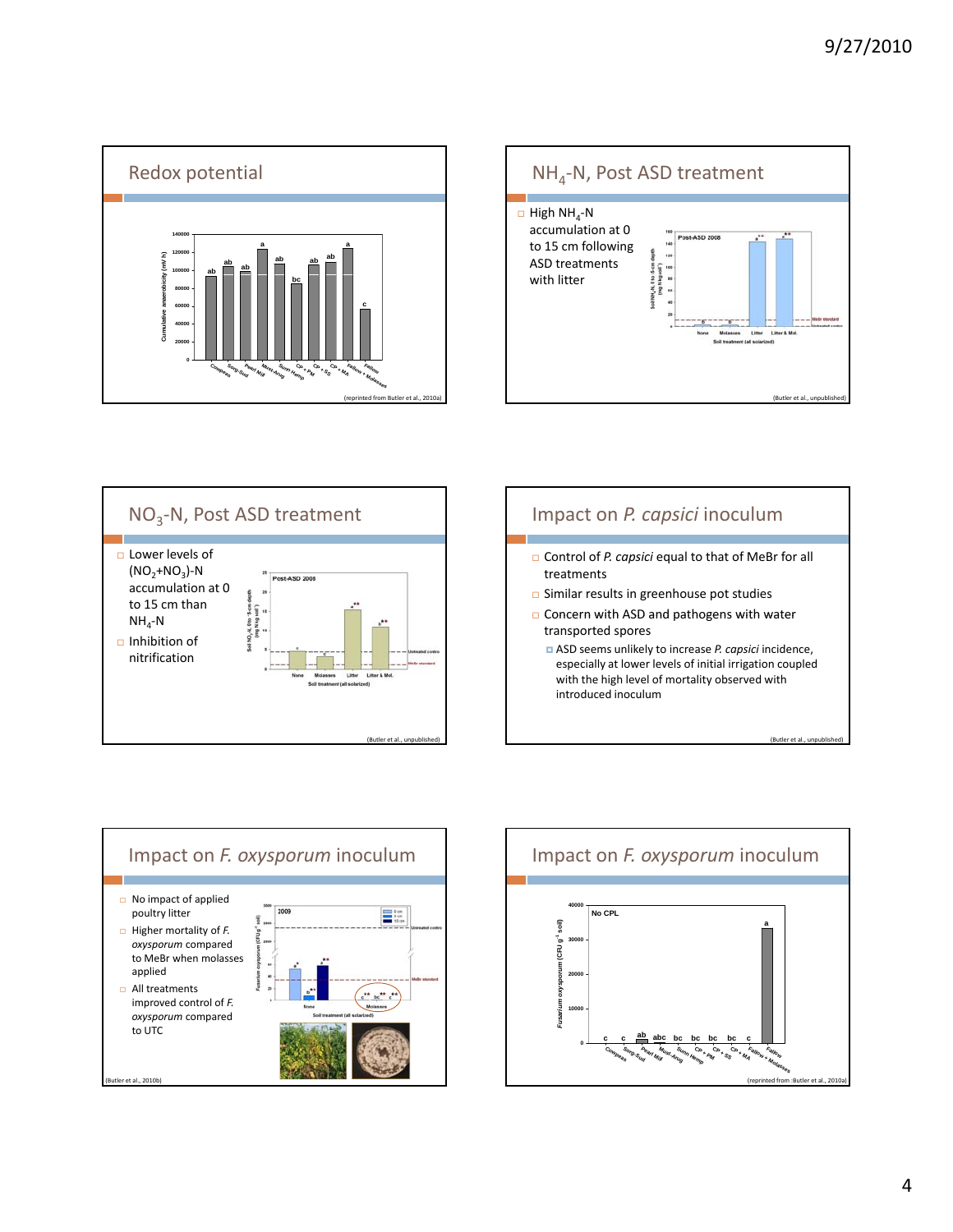









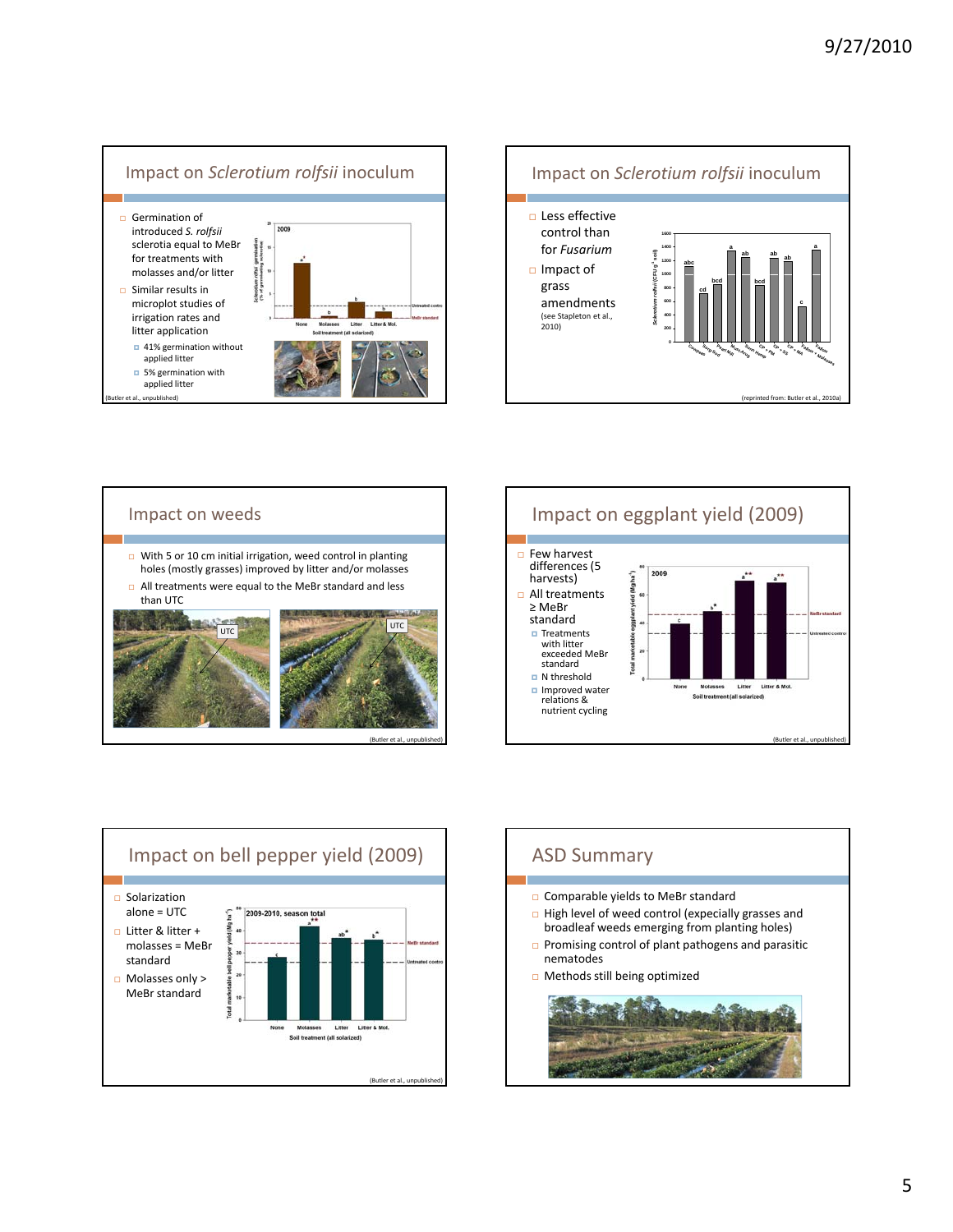### ASD limitations

- $\Box$  Requires use of plastic
	- But...highly adaptable to plasticulture
- □ More consistent than solarization, but not as consistent as fumigation
- □ Nutrients (esp. N) must be well-managed
- $\Box$  Time out of production
- □ Can produce foul odors
- Technology in need of optimization to local conditions, systems, etc.



#### Biofumigation

- □ Use of green manures and seed meals containing glucosinolates for pest suppression
- □ Glucosinolates- class of secondary metabolites produced by plants in the order *Capparales,* most notably family *Brassicaceae.*
- Occur in conjunction with enzyme, myrosinase

(Matthiessen and Kirkegaard

# Biofumigation

- □ Disruption of plant tissue in moist environment triggers release of degradation byproducts, including isothiocyanate
- Methyl isothiocyanate is the major breakdown product and active fumigant of synthetic soil fumigants metam sodium (Vapam) and metam potassium (K‐PAM)

en and Kirkegaard, 20



# Biofumigation treatment

- $\Box$  Terminate cover crop at flowering with flail mower
- Incorporate **ASAP**
- **D** Irrigate to provide adequate moisture for hydrolysis
- Plastic may enhance treatment, but not necessary
- □ Seed meals typically incorporated at a rate of 1 ton  $\arctan 1$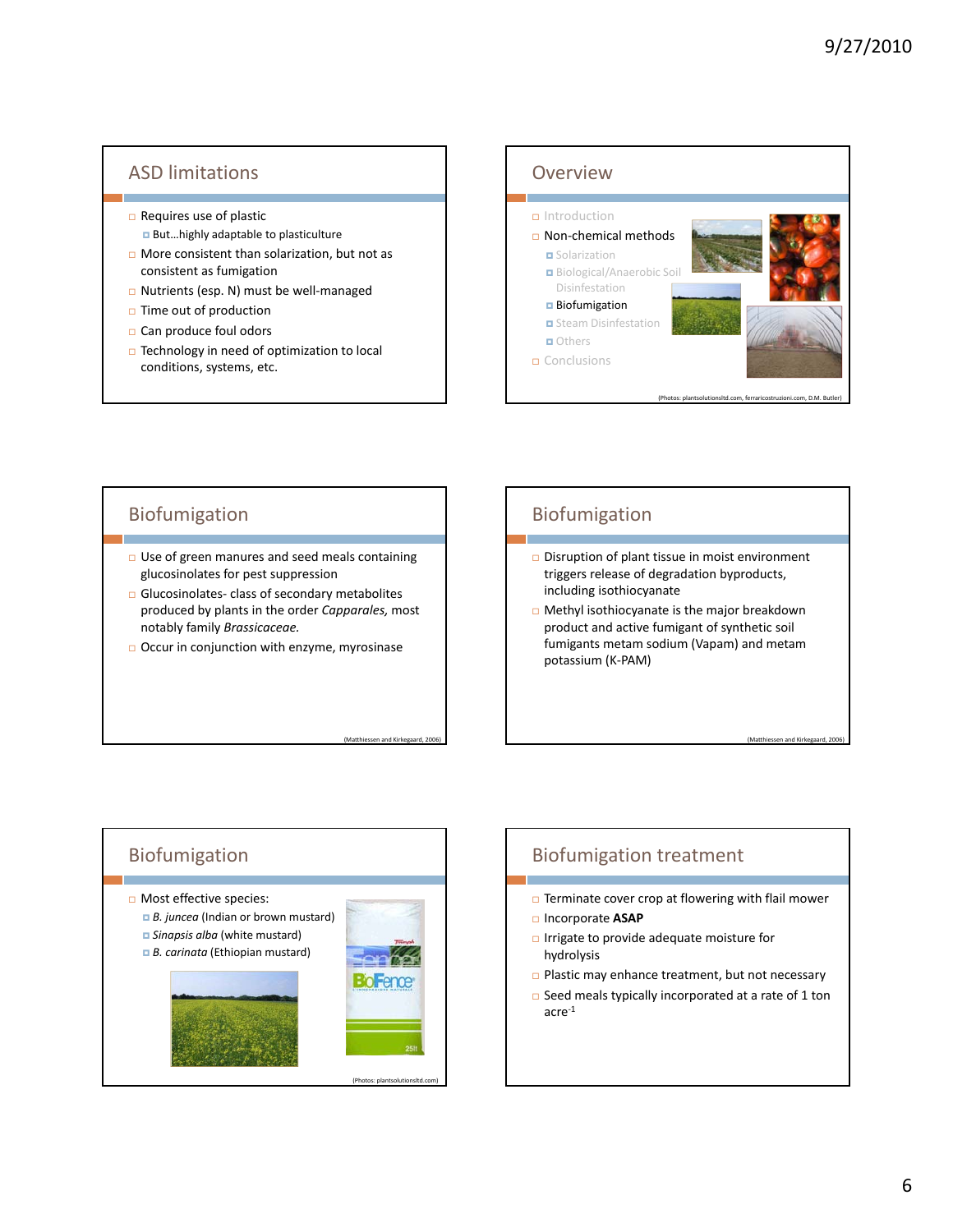# Biofumigation summary

- □ Generally good control of soil-borne plant pathogens and plant‐parasitic nematodes
- Mustards can be a useful cool‐season cover crop
- $\Box$  With cover crop, may be less expensive than other options
- Seed meals also an organic fertilizer (approx. 7‐6‐3)



(Photos: plantsolutionsltd.com & wikimedia commons)

# Biofumigation limitations

- $\Box$  Seed meals can be very expensive
- Large amount of cover crop biomass needed
	- **D** Moisture
	- **□** Temperature  $\blacksquare$  Nutrients (N, S)
	-
- **D** Mustard cover crops can be trickier to manage than other cool‐season annuals
- Can be some phytotoxicity
- May be less effective in higher clay content soils
- □ Typically lower impact on weeds than other options







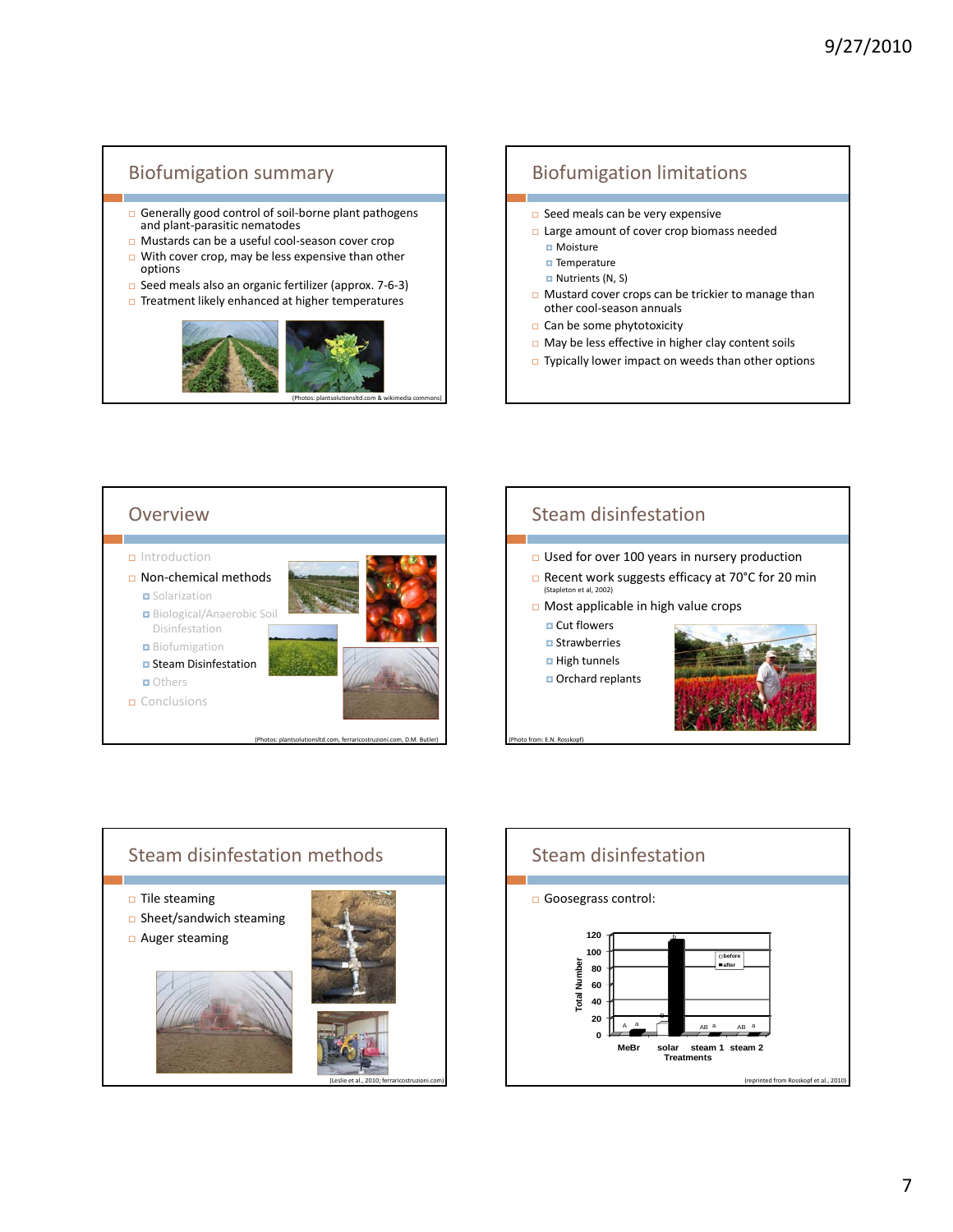#### Steam summary & limitations

- Excellent control of soilborne plant pathogens, plant‐parastic nematodes, and weeds
- □ Widely used in European high-tunnel production
- $\Box$  Limitations

**Fuel/equipment costs** ■ Time requirements



- Potential soil quality degradation over the longterm
- **n** Commercial availability of equipment in the U.S.

from: verdivap.com)



# Other methods

- Non‐host, suppressive, or trap crops for plant‐parastic nematodes
	- Non-host cash crops (some brassicas, resistant varieties of tomato, bell pepper)
	- Non-host or suppressive cover crops\*\*\* (sunn hemp, sorghum‐sudan, castor, cowpea, American jointvetch, velvet bean, sesame) (McSorley et al. 1992, 1994, 1999)
	- Trap crops (e.g. arugula, forage radish, white mustard)
- □ Solar-heated irrigation (Saleh et al., 1989; Chellemi, 2009)
- "Probiotics"?
- □ Others???

(hly specific to cover crop cultivar & species of nem



#### **Conclusions**

- □ Soil disinfestation most applicable to: □ High risk (transitional) periods
	- High infestation fields
	- High tunnels
	- High value crops
	-
- $\Box$  Building good crop rotations, improving soil quality, using best disease management practices likely to be more sustainable in open fields for the long‐term

# References

- Blok W.J., Lamers J.G., Termorshuizen A.J., Bollen G.J. (2000) Control of soilborne plant pathogens by incorporating fresh organic amendments followed by tarping. Phytopath. 90:253‐259.
- Butler D.M., Rosskopf E.M., Kokalis-Burelle N., Muramoto J., Shennan C. (2009a) Field evaluation of<br>anaerobic soil disinfestation in a bell pepper-eggplant double crop. In Proceedings of the Annual<br>International Research C
- a Butler D.M., Rosskopf E.N., Kokalis-Burelle N., Muramoto J., Shennan C. (2010a) Exploring cover crop<br>carbon sources for anaerobic soil disinfestation. In American Phytopathological Society Annual Meeting<br>Abstracts; Charl
- 
- Butler D.M., Kokialis-Burelle N., Muramoto J., Shennan C., Rosskopf E.N. (2010b) Control of soil-borner plant pathogens and plant-parasitic nematodes by anaerobic soil disinfestation (ASD) in raised-bed<br>vegetable producti
- Chase C.A., Sinclair T.R., Locascio S.J. (1999) Effects of soil temperature and tuber depth on *Cyperus* spp. control. Weed Sci. 47:467‐472.
- Dhellemi D.O. (2009) Evaluation of soil solarization on commercial cut flower farms. In Proceedings of the Annual Interactional Research Conference on Methyl Bromide Alternations; San<br>Annual International Research Conferen